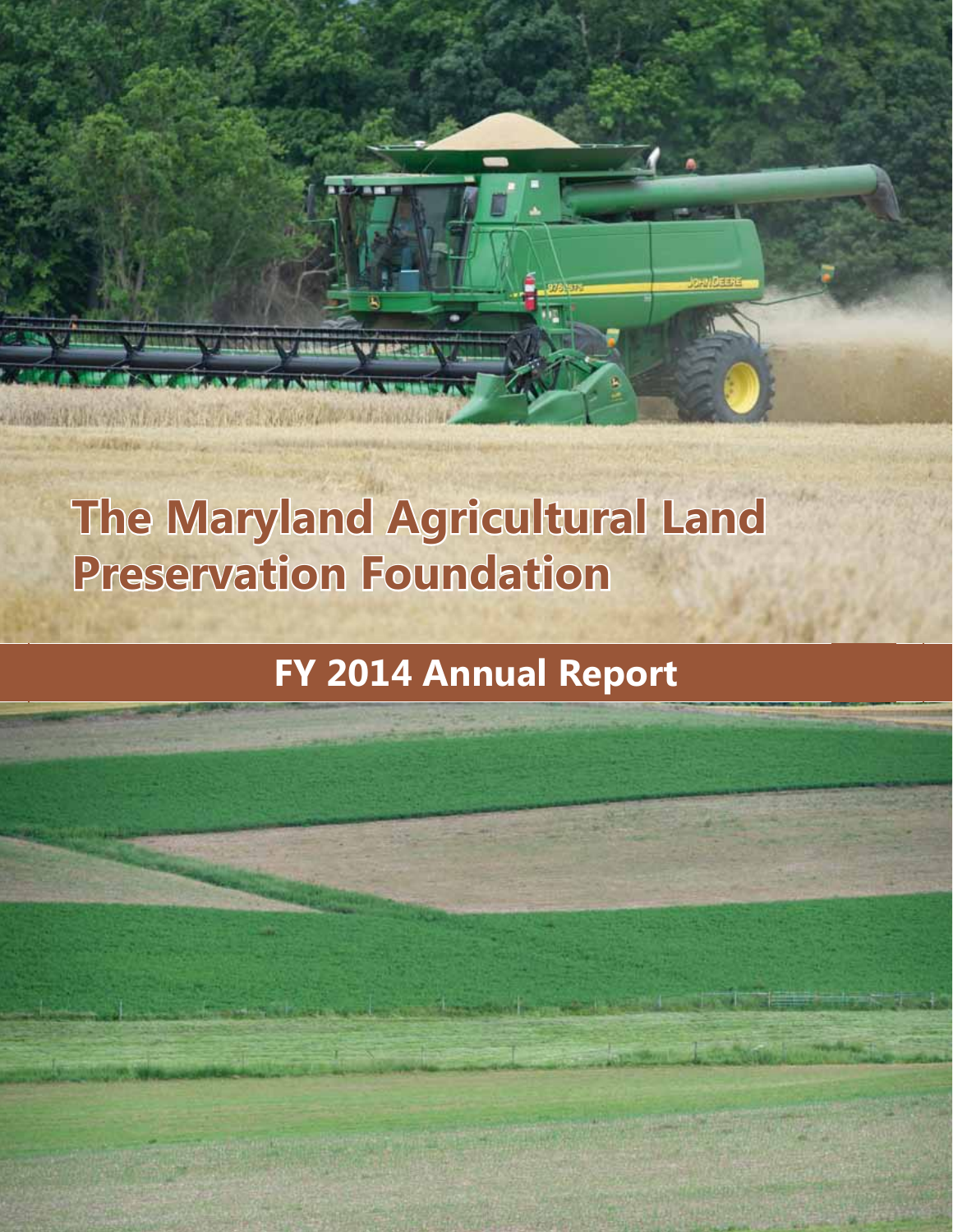### **From the Executive Director** Carol S. West

The Foundation is a hop, skip and a jump away from preserving<br>300,000 acres! While not an official goal, reaching this milesto 300,000 acres! While not an official goal, reaching this milestone will be a tremendous accomplishment to the staff and supporters of the program. To get an idea of how we have reached this level of success in 37 years, the Foundation has purchased an average, per year, of 58 easements on 7,902 acres at a cost of \$17,433,000 (as of June 30, 2014).

During FY 2014 we were again fully staffed, allowing us the 'luxury' of spending more time visiting with property owners and many of the local Agricultural Land Preservation Advisory Boards around the state. These visits serve many purposes. They give us an opportunity to see what types of new ventures are happening or being proposed on easement properties,



help us to identify potential problems before they become full-blown violations, answer questions of landowners and decision makers, and allow us to share information about changes to our policies, laws and regulations.

For the third time, funding for two fiscal years — FY 2013 and FY 2014 — were combined to conduct one easement acquisition offer cycle and maximize the number of acres to be purchased. We had more than \$53.5 million available for this cycle. Of this, more than \$12 million was county funding used to match state funds at a ratio of 60 percent state to 40 percent county dollars. So far, this funding secured acceptances on 91 offers which represent almost 11,199 acres. At the end of FY 2014, we had purchased easements on a cumulative total of 2,154 properties, permanently preserving about 292,357 acres, at a total state investment of just over \$645 million.

## **MALPF Board & Staff**

#### **Appointed Members**

John W. Draper, Jr., Chair Bernard L. Jones, Sr., Vice-Chair Michael Calkins Eugene B. Roberts, Jr. Donald T. Moore James B. Norris, Jr. Jonathan Quinn Patricia A. Langenfelder Craig Highfield

#### **Ex-Officio Members**

Honorable Nancy K. Kopp, State Treasurer Honorable Peter Franchot, State Comptroller Honorable Earl F. Hance, Secretary, MDA Honorable Richard E. Hall, Secretary, MDP

#### **Foundation Staff**

Carol S. West, Executive Director Diane Chasse, Administrator Michelle Cable, Administrator Chana Turner, Administrator Kim Hoxter, Administrative Officer Rama Dilip, Administrative Specialist Angela Gaither, Foundation Secretary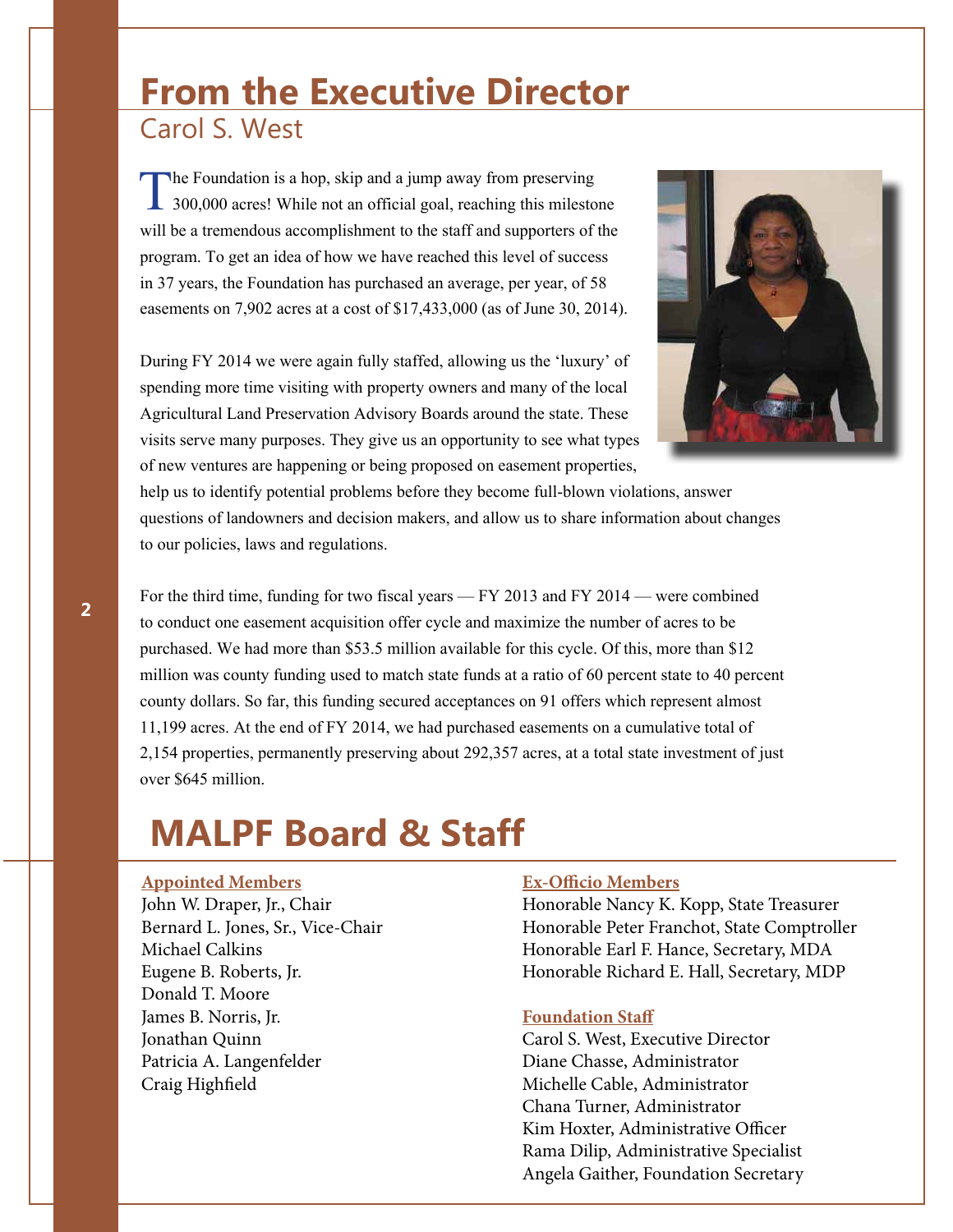### **How to Get into the MALPF Program**

The Maryland Agricultural Land Preservation Program (MALPF or the Foundation), in existence since 1977, is one of the most successful programs of its kind in the country. Its primary purpose is to preserve sufficient agricultural land to maintain a viable local base of food and fiber production for the present and future citizens of Maryland. The program purchases perpetual agricultural conservation easements on eligible farmland throughout the state. Below are the eligibility criteria and procedures for the sale of an easement.

**SIZE:** The minimum easement size is 50 contiguous acres. If a property is less than 50 acres, a landowner may be eligible to apply and should visit our website to review Fact Sheet Five, "Small Properties in the Agricultural Preservation Program," or confer with the local program administrator. If a property is contiguous to an existing easement, the landowner may apply to sell an easement regardless of the acreage.

**PRODUCTIVITY:** An easement is purchased on land that is either currently being used for producing food or fiber or has the capability to do so. Woodland management and harvesting operations are eligible to join this program. The productivity of the soil as measured by the USDA's Soil Conservation Service Land Classification System is a major criterion. Soil requirements for the property to qualify to participate are:

- At least  $50\%$  of the land shall classify as Class I, II or III soils; or,
- If the land is wooded,  $50\%$  of the land is classified as Woodland Group 1 or 2 soils; or,
- If the reason the land could not meet the above conditions was because of flood-plain or wetland soils, those areas could be excluded as a percentage of land; or,
- If there is an insufficient percentage of Class I, II or III soils alone and there is an insufficient percentage of Woodland Groups 1 and 2 soils alone, the land would qualify if the combination of the two exceeded 60%; or,
- Land with lower soil capabilities may qualify under certain conditions.

**LOCATION:** Land that lies within the boundaries of a ten-year water and sewer service area plan is generally not eligible unless it has extraordinary productive capability and is of significant size.

**LOCAL CRITERIA:** The criteria listed above are the minimum eligibility standards set by the state. The program is administered by the counties and the state in an equitable partnership. A county may impose criteria which could be in addition to or more stringent than the state criteria.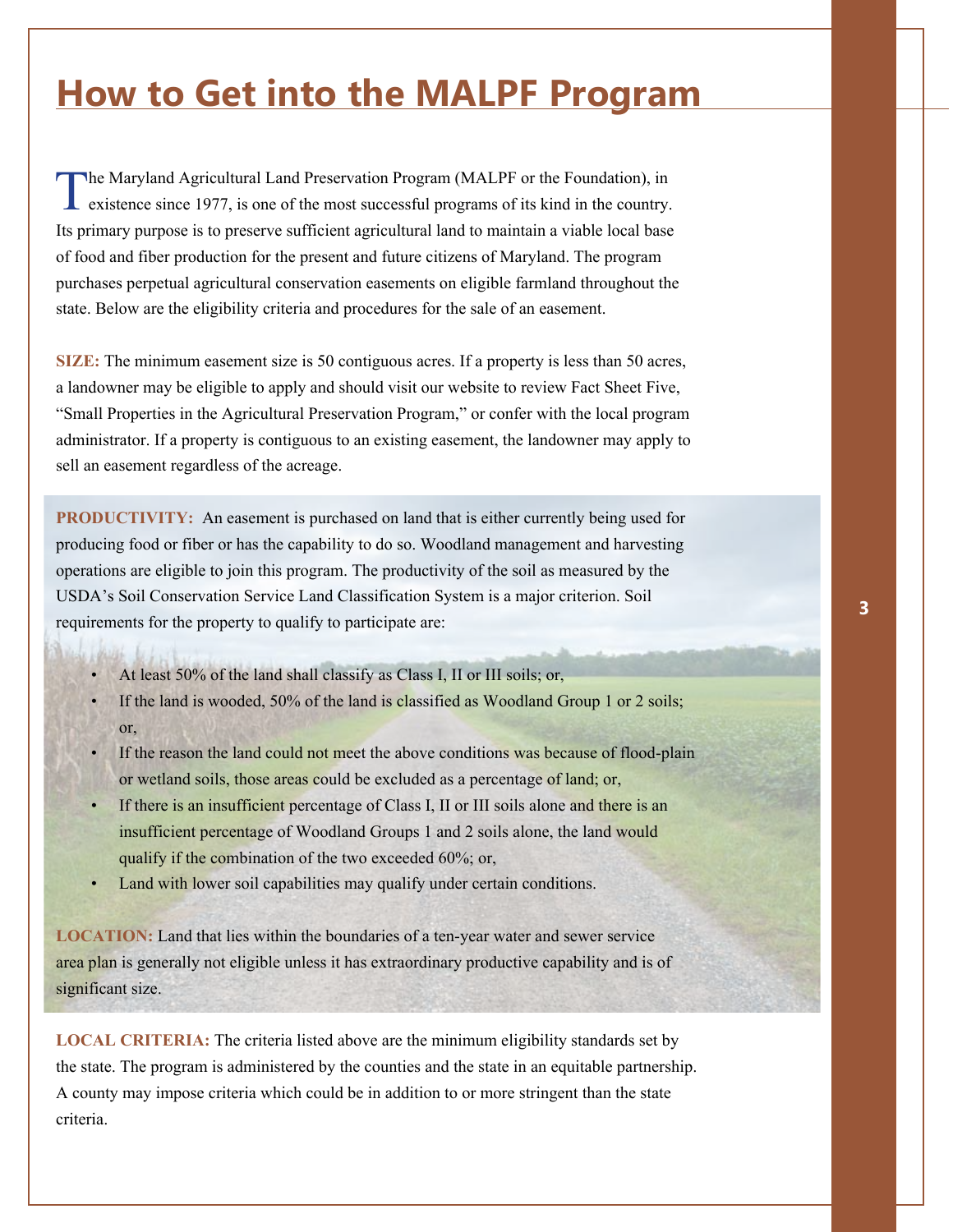### **Permitted Uses Policy**

MALPF is constantly challenged with finding a balance between what the easements<br>allow or, more importantly, what they don't allow, and what landowners want to do<br>increase restite. For instance, MALPE now ellows exercises allow or, more importantly, what they don't allow, and what landowners want to do to increase profits. For instance, MALPF now allows creameries on easement properties (with Board of Trustees approval, of course) so that dairy farms can now process their milk, make ice cream, and sell directly to consumers. The creameries that are approved and operating are hugely popular and successful – some are even on the state's very popular Maryland's Best Ice Cream Trail! The following guidelines apply to these excepted (additional) uses: the use must conform to county zoning regulations, the use must conform to conditions listed in the MALPF uses policies and regulations, the landowner must have some ownership interest in the venture, and generally the use can occupy no more than two acres or 2 percent of the easement property

(whichever is smaller). To view the uses policies, please visit our website at www.malpf.info.

In FY 2014, the Board of Trustees assigned the Permitted Uses Committee the task of reviewing the possibility of permitting food preparation and sales on MALPF easement properties. For example, permitting a MALPF easement property that has an approved creamery or farm stand to also prepare and sell other food to customers that can be consumed on-site, like a small café/restaurant type establishment. While these activities are not permitted on agriculturally zoned land in most counties, after careful consideration and discussion at the committee level, the committee recommended, and the MALPF Board approved, to



allow some form of restaurant service on MALPF easement properties where county regulations permit the activity. The update to the MALPF Uses Policy, "food preparation and on-site sales/ seating relating to and supporting an agricultural operation," was approved by the Board to include the new use on March 25, 2014. Any request must include how the following conditions are incorporated into the food preparation and on-site sales request: integral to and supporting the sale and marketing of the principal agricultural operation; seating area is limited to 1,000 square feet of a permanent roofed structure (or less if county zoning is more restrictive); and the total size of food preparation and on-site sales/seating area must be reviewed and approved by MALPF, which will consider the size of the facility in proportion to the size of the intended use.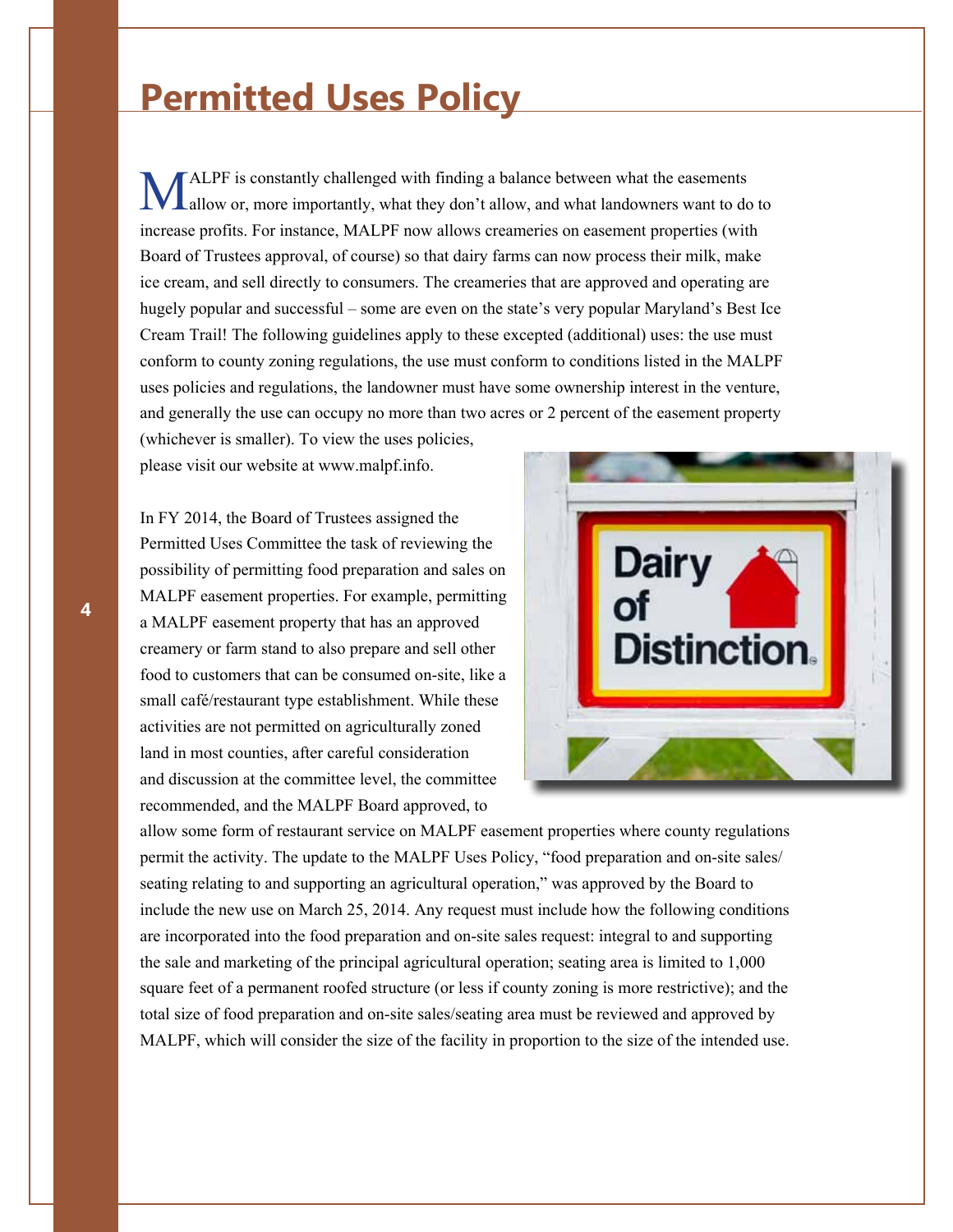## **Changes to MALPF Program**

#### **Easement Valuation**

In 2014 the Maryland General Assembly passed Senate Bill 71 which establishes a floor (minimum value) and a ceiling (maximum value) for easement values, allowing MALPF to continue to extend fair offers for the purchase of landowners' development rights. The floor is now set at 25 percent of appraised fair market value, or the landowner's asking price, whichever is lower. The ceiling is set at 75 percent of appraised fair market value. Establishing a floor and ceiling for the easement values affords MALPF the opportunity to continue fiscal responsibility with state funds and become better aligned with agricultural land and easement values paid by other conservation groups.

#### **Alternative Energy**

New legislation (Senate Bill 259/House Bill 861) allows Foundation easement landowners to request approval to install renewable energy source generation facilities for commercial purposes. The types of energy are limited to solar, wind, or anaerobic digestion of poultry litter or livestock manure.

Foundation approval is subject to significant limitations. The size of a facility is limited to 5 percent of the easement area or five acres, whichever is less. The location of a facility is to be in an area that will minimize the impact to the agricultural uses of the land. Also, some locations

may either not be permitted or may require height restrictions for wind turbines because they will cause interference with Doppler Radar at the Patuxent River Naval Air Station. Foundation easements which have federal or county funding may be precluded from approval. Applications for consideration are to be submitted no later than June 30, 2018 as this law prohibits Board approval after

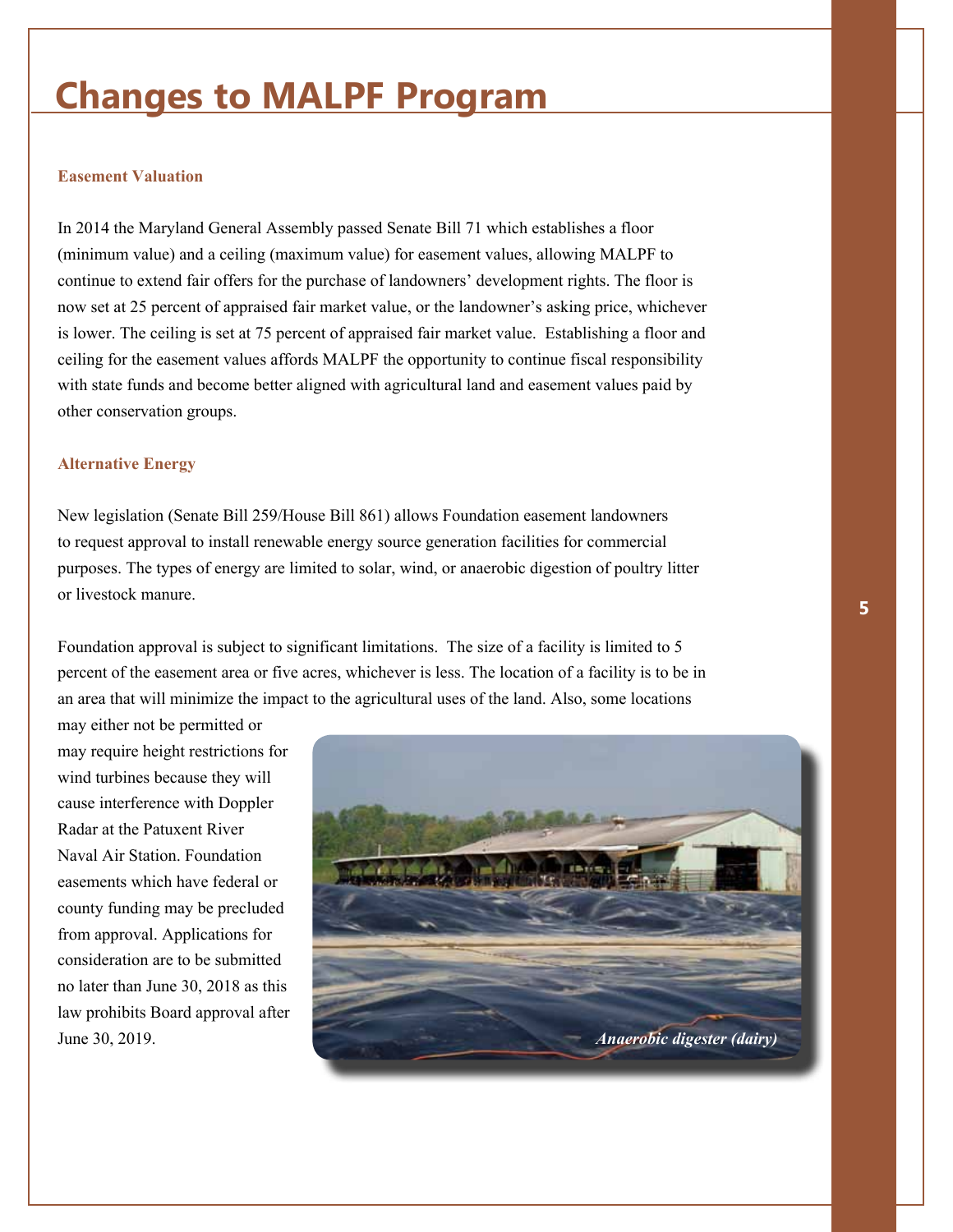## **Easement Settlements in FY 2014**

| County          | <b>Number of</b><br><b>Easements</b> | <b>Total Number</b><br>of Acres | <b>Acquisition Cost</b> |              | <b>Average Farm Size,</b><br>in Acres |
|-----------------|--------------------------------------|---------------------------------|-------------------------|--------------|---------------------------------------|
|                 |                                      |                                 | <b>Average Per</b>      |              |                                       |
|                 |                                      |                                 | Acre                    | <b>Total</b> |                                       |
| Allegany        | $\overline{2}$                       | 154                             | 2,751                   | 423,060      | 77                                    |
| Anne Arundel    | $\overline{2}$                       | 190                             | 10,051                  | 1,911,396    | 95                                    |
| Baltimore       | 5                                    | 333                             | 7,652                   | 2,547,873    | 67                                    |
| Carroll         | $\overline{4}$                       | 583                             | 3,905                   | 2,278,344    | 146                                   |
| Cecil           | $\mathbf{1}$                         | 260                             | 3,831                   | 997,760      | 260                                   |
| Charles         | 3                                    | 384                             | 3,331                   | 1,279,388    | 128                                   |
| Dorchester      | 3                                    | 207                             | 2,855                   | 592,040      | 69                                    |
| Frederick       | 5                                    | 597                             | 4,378                   | 2,614,794    | 119                                   |
| Garrett         | $\overline{2}$                       | 222                             | 2,411                   | 535,180      | 111                                   |
| Harford         | $\overline{2}$                       | 78                              | 4,394                   | 341,722      | 39                                    |
| Kent            | $\overline{2}$                       | 373                             | 3,088                   | 1,152,883    | 187                                   |
| Montgomery      | $\mathbf 1$                          | 71                              | 7,209                   | 510,514      | 71                                    |
| Prince George's | $\overline{2}$                       | 161                             | 8,015                   | 1,291,877    | 81                                    |
| Queen Anne's    | $\overline{4}$                       | 1117                            | 3,537                   | 3,949,542    | 279                                   |
| St. Mary's      | 4                                    | 367                             | 5,385                   | 1,978,571    | 92                                    |
| Somerset        | $\overline{4}$                       | 222                             | 2,823                   | 627,698      | 56                                    |
| Talbot          | $\mathbf{1}$                         | 193                             | 4,558                   | 881,240      | 193                                   |
| Washington      | 1                                    | 152                             | 5,954                   | 906,713      | 152                                   |
| Wicomico        | 3                                    | 313                             | 3,904                   | 1,220,839    | 104                                   |
| Worcester       | $\mathbf{1}$                         | 138                             | 1,893                   | 261,300      | 138                                   |
| <b>TOTALS</b>   | 52                                   | 6117                            | \$4,300                 | \$26,302,733 | 118                                   |

*May include some easements that are in the process of being settled.*

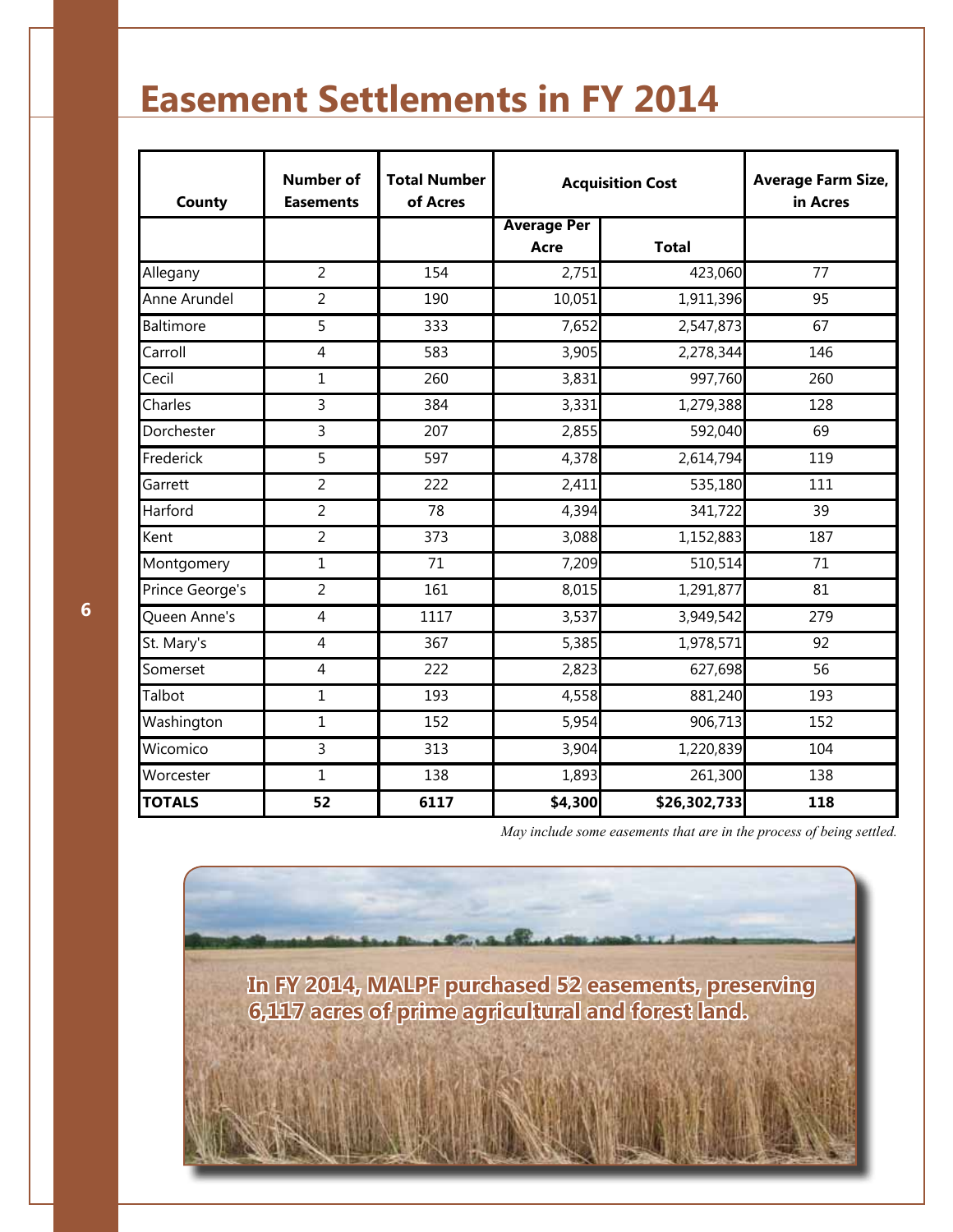## **Easement Acquisitions**

As of June 30, 2014

|                    | <b>Number of</b> |                         |              |
|--------------------|------------------|-------------------------|--------------|
| <b>Fiscal Year</b> | <b>Farms</b>     | <b>Acquisition Cost</b> | <b>Acres</b> |
|                    |                  |                         |              |
| FY1977 - FY2004    | 1,629            | 316,487,257             | 226,795      |
| FY 2005            | 27               | 8,884,140               | 3,198        |
| FY 2006            | 53               | 17,429,901              | 6,277        |
| FY 2007            | 70               | 40,297,919              | 9,592        |
| FY 2008            | 106              | 78,270,208              | 13,810       |
| FY 2009            | 78               | 67,569,834              | 9,425        |
| FY 2010            | 68               | 52,814,641              | 8,816        |
| FY 2011            | 14               | 6,783,740               | 1,527        |
| FY 2012            | 41               | 21,217,570              | 4,692        |
| FY 2013            | 16               | 7,925,598               | 1,763        |
| FY 2014*           | 52               | 26,302,733              | 6,117        |
| <b>TOTAL</b>       | 2,154            | \$645,002,667           | 292,357      |

*May include some easements that are in the process of being settled.*

### **County Acreage Totals** As of June 30, 2014



**7**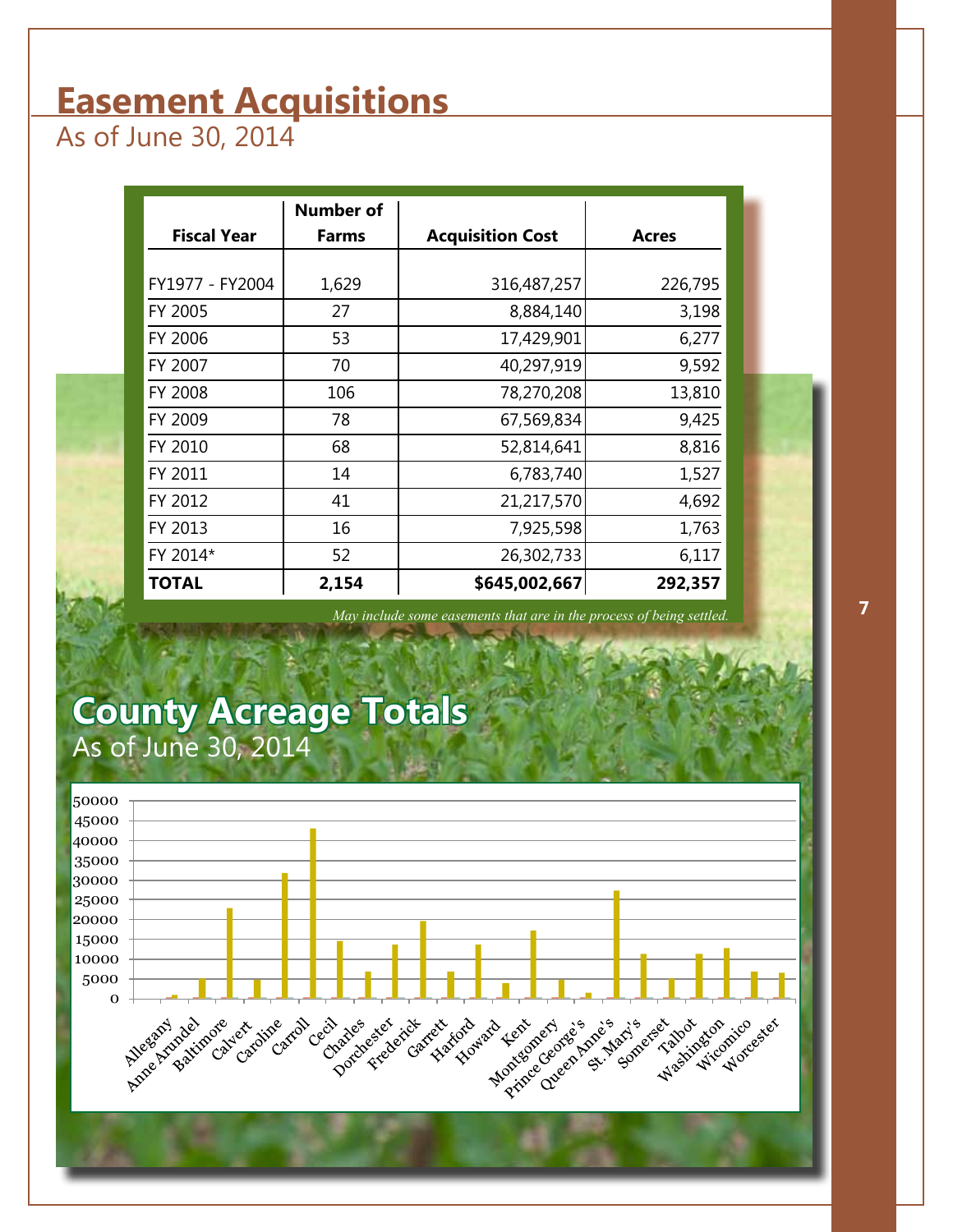## **VIOLATIONS:**

### MALPF's Greatest Challenges

Inspections are conducted on all MALPF easement properties to ensure compliance with the Deed of Easement. Occasionally, the inspections uncover problems or violations. Many violations are considered minor, such as outdated soil and water quality plans or forest management plans, and these are easily corrected once the landowner is notified. For more serious violations, MALPF staff attempts to work with landowners to resolve the problem.



Landowners can help to resolve and/or avoid issues that become violations by 1) contacting the Foundation when a property changes hands through sale or estate settlement, 2) calling the MALPF office or the county program administrator directly when they are unsure of a particular use, or 3) visiting the MALPF website at www.malpf.info to get the latest information on what uses may require approval, how the approval process works, and who to contact for help.

#### **Agricultural Subdivisions:**

One of the greatest challenges that can negatively impact the long-term viability and success of agricultural operations on a MALPF easement property is the division of the farm into smaller parcels that could limit some types of agricultural operations that owners might otherwise be able to pursue. This problem is exacerbated as the properties (or separated parcels) are conveyed to subsequent owners.

The Foundation's deeds of easement have always prohibited the subdivision of the easement property without specific, written approval from the Foundation (regardless of the number of parcels contained within each easement). While this prohibition has always been included in the deed of easement, the language has been clarified over the years in attempts to reduce the instances of unapproved subdivision of easement properties. The deed of easement states that subdividing a MALPF easement property is not a right that the owners of the easement property retains – in fact the opposite is true, the easement prohibits all division of the property unless an exception is granted by the Foundation.

While subdivision of MALPF easement properties is not a right of the owners, an easement owner can make a request to the Foundation's Board of Trustees to grant an exception of the prohibition. When an owner requests a subdivision that meets the criteria and has a substantiated agricultural purpose, the Board of Trustees may approve the subdivision request. The Board of Trustees views subdivisions of MALPF easement properties very seriously as they have potential irreversible results. Their consideration includes whether the request will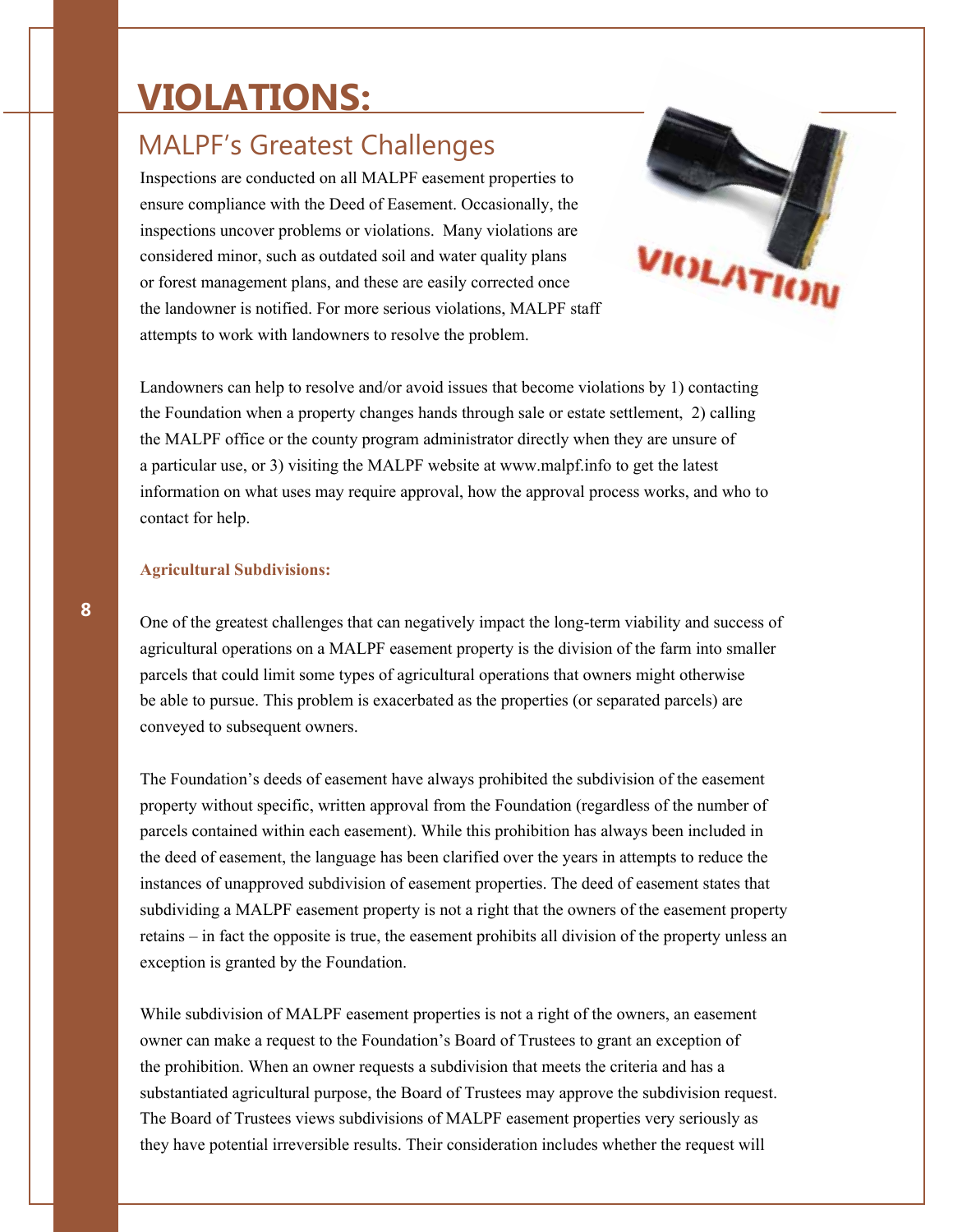result in either an improvement to the potential long-term viability of the agricultural operations of the proposed separate parcels or, at a minimum, that it does not harm the long-term viability

One thing that makes subdivision violations difficult to resolve is when the current owners of the MALPF easement property are not the original owners that granted the easement. Essentially, when these subsequent owners bought a portion of a MALPF easement property that never obtained approval for a subdivision, these new owners bought themselves a violation that, once discovered, is required to be resolved. The Foundation has pursued subdivision violations to the fullest extent of the law, with the courts upholding the Foundation's interpretation and enforcement of the prohibition on subdividing the MALPF easement properties. There is no easy solution to resolving previously unapproved subdivisions of easement properties. But with cooperation of the easement owners, many of these violations have been resolved over the years.

#### **Soil Conservation and Water Quality Plans (SCWQP) and Forest Stewardship Plans**

By far, the greatest number of current MALPF easement violations are the in the category of non-existent or outdated SCWQPs and forest stewardship plans. These violations are generally discovered during routine easement inspections. SCWQP violations occur when it is found that a plan has either not been completed, not been updated within the last 10 years, or not been 100 percent implemented. Land not managed properly can have a significant impact on water quality and natural resources. A SCWQP can help protect these vital resources and the Chesapeake Bay watershed. To request assistance or to check to see if a soil conservation and water quality plan is needed, up to date, or fully implemented, landowners should contact their local program administrator or the local soil conservation district.

Forest stewardship plan violations occur when a forest stewardship plan has either not been completed, not been updated within the last 10 years, or not been implemented. A forest stewardship plan is necessary for 1) a Deed of Easement dated 1997 - 2005 when properties contain 50 percent or more woodland or 2) a Deed of Easement dated 2005 to present when properties contain at least 25 contiguous acres of woodland. To request assistance or to check to see if a forest stewardship plan is necessary, up to date, or fully implemented, landowners should contact their local program administrator, a private forester, or the Maryland Department of Natural Resources Forest Service to request assistance from a DNR forester.

Illegal agricultural subdivisions and inadequate or missing SCWQP and forest stewardship plans are not the only violations that can occur on easement properties. They are outlined here because one has the greatest impact and potential for legal intervention while the others occur most frequently. Other violations may include: unapproved movement of boundary lines, inappropriate conveyance of an approved owner's or child's lot, unauthorized use of tenant houses, commercial activity, among others. When considering any use other than traditional agriculture, landowners should contact the local program administrator or the MALPF office.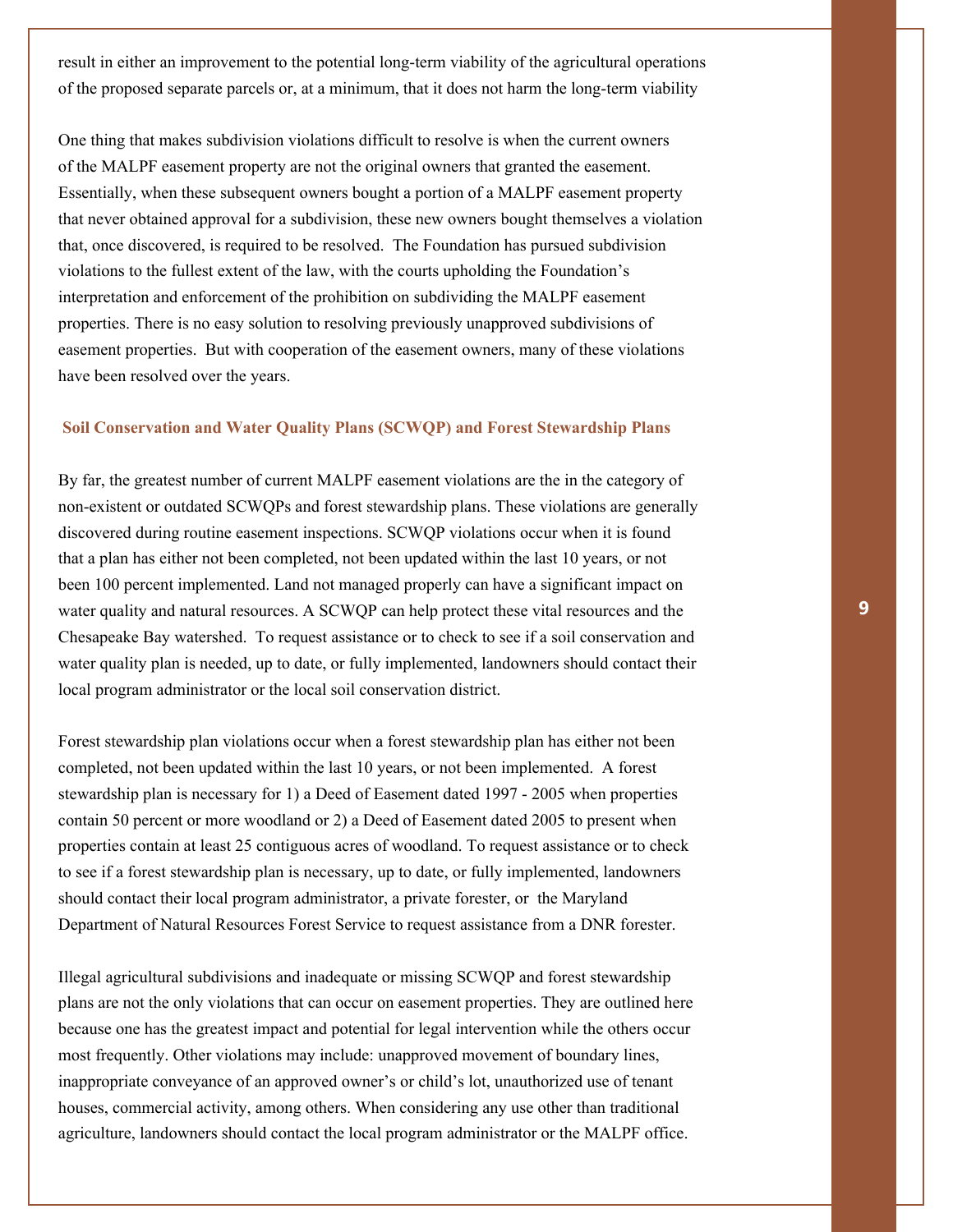### **County Programs**

### Chair of County Agricultural Advisory Boards Listed in Italics

#### **ALLEGANY**

Dave Dorsey

Allegany County Government 701 Kelly Road, Suite 115, Cumberland, MD 21502 (301) 876-9546 *Chair: Georgene McLaughlin* 

#### **ANNE ARUNDEL**

Barbara Polito Department of Recreation & Parks 1 Harry S. Truman Pkwy, MS3225 Annapolis, MD 21401 (410) 222-7317 x-3553 *Chair: Henry Schmidt* 

#### **BALTIMORE**

Wally Lippincott, Jr. Baltimore Co. Dept. of Planning 105 West Chesapeake Ave, #101 Towson, MD 21204 (410) 887-3854 X-2 *Chair: Gail Ensor* 

#### **CALVERT**

Veronica Cristo Department of Community Planning & Building 150 Main Street, Suite 304, Prince Frederick, MD 20678 (410) 535-1600 x-2489 *Chair: Hagner Mister* 

#### **CAROLINE**

Debbie Herr Cornwell Planning & Codes Administration Health & Public Services Bldg. 403 South 7th Street, Suite 210 Denton, MD 21629 (410) 479-8104 *Chair: Kelly Callahan* 

#### **CARROLL**

Deborah Bowers County Office Building 225 North Center Street, Westminster, MD 21157 (410) 386-2214 *Chair: Noah Schaeffer* 

#### **CECIL**

Stephen O'Connor, Planner Planning & Zoning 200 Chesapeake Blvd., Suite 2300, Elkton, MD 21921 (410) 996-5220 *Chair: Robert W. Miller* 

#### **CHARLES**

Charles Rice Department of Planning & Growth Management Post Office Box 2150 La Plata, MD 20646 (301) 645-0651 *Chair: Samuel F. Swann, III* 

#### **DORCHESTER**

Rodney Banks Planning & Zoning Post Office Box 107 Cambridge, MD 21613 (410) 228-3234 *Chair: Trent Jackson* 

#### **FREDERICK**

Anne Bradley Community Development 30 North Market Street, 3rd Floor, Frederick, MD 21701 (301) 600-1474 *Chair: Richard Grossnickle* 

#### **GARRETT**

Deborah A. Carpenter, Office Of Planning & Land Management 203 South 4th Street Room 210 Oakland, Md 21550 (301) 334-1920 *Chair: George Bishoff* 

#### **HARFORD**

William Amoss Planning & Zoning 220 South Main Street Bel Air, MD 21014 (410) 638-3235 *Chair: Dr. Kimberly Holloway, DVM*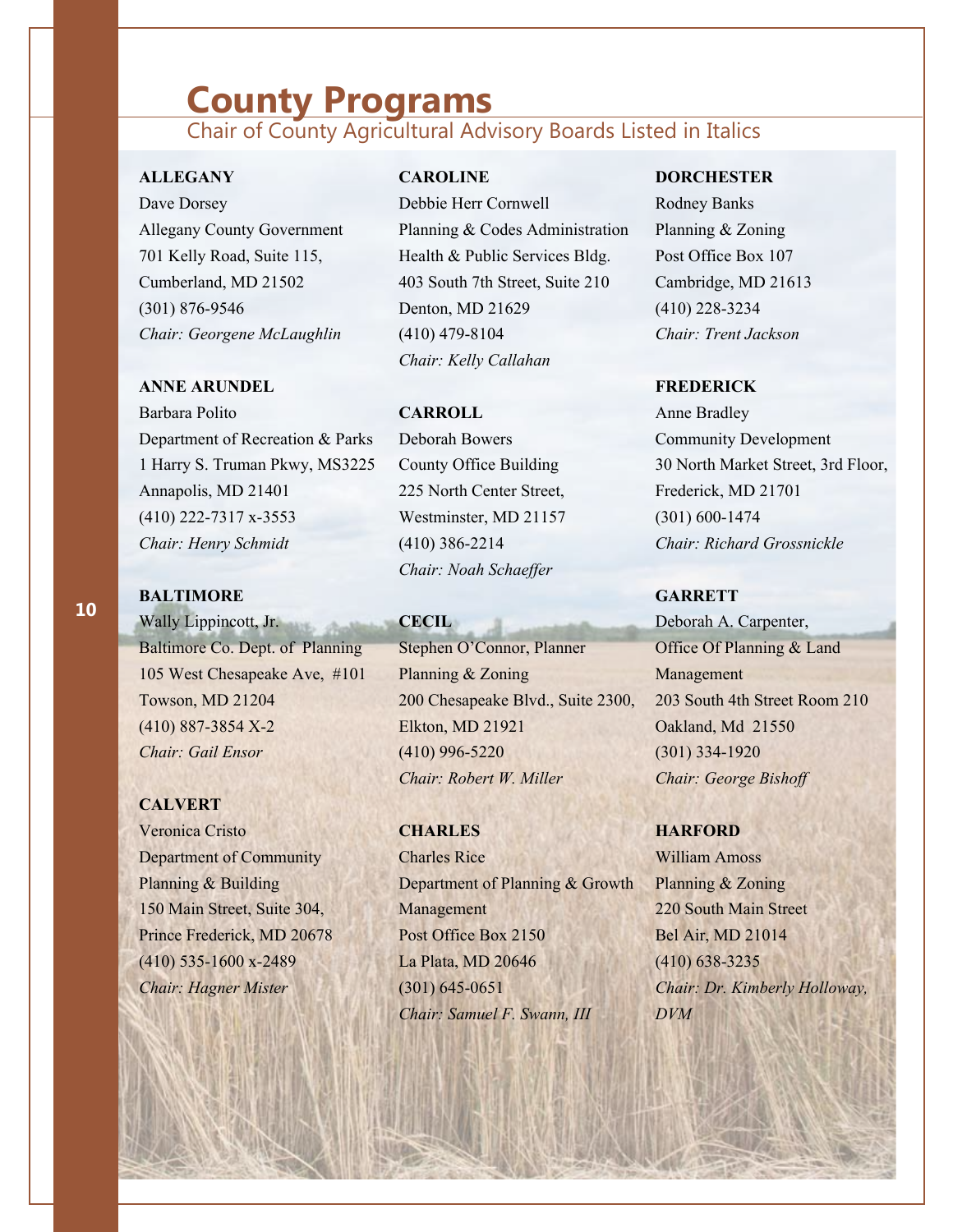#### **HOWARD**

Joy Levy Planning & Zoning 3430 Courthouse Drive Ellicott City, MD 21043 (410) 313-4382 *Chair: Sean Hough* 

#### **KENT**

Katrina Tucker Planning, Housing And Zoning 400 High Street Chestertown, MD 21620 (410) 810-2220 *Chair: William Cooper* 

#### **MONTGOMERY**

John Zawitoski 18410 Muncaster Road Derwood, MD 20850 (301) 590-2831 *Chair: David O. Scott* 

#### **PRINCE GEORGE'S**

Jeanine Nutter Soil Conservation District Field Service Center 5301 Marlboro Race Track Road Upper Marlboro, MD 20772 (301) 574-5162 X3 Chair: Sidney Tucker

### **QUEEN ANNE'S**

Robert Gunter Dept Of Planning & Zoning 160 Coursevall Drive Centreville, MD 21617 (410) 758-1255 *Chair: David Denny* 

#### **ST. MARY'S**

Donna Sasscer Dept. of Economic & Community Development P.O. Box 653 Leonardtown, Md 20650 (240) 309-4021 *Chair: George Baroniak* 

#### **SOMERSET**

Tom Lawton Planning & Zoning Somerset County Office Complex 11916 Somerset Avenue Princess Anne, MD 21853 (410) 651-1424 *Chair: William Michael Dryden* 

#### **TALBOT**

Martin Sokolich Dept. of Planning & Permits 215 Bay Street, Suite 2 Easton, MD 21601 (410) 770-8032 *Chair: Robert Saathoff* 

#### **WASHINGTON**

Eric Seifarth Washington Co. Planning Dept. 80 West Baltimore St., Hagerstown, MD 21740-4727 (240) 313-2445 *Chair: Steve Ernst* 

#### **WICOMICO**

Gloria Smith Government Office Bldg., #203 Post Office Box 870, Salisbury, MD 21803-0870 (410) 548-4860 Chair: Rebecca A. Calloway

#### **WORCESTER**

Katherine Munson Natural Resources Division, Worcester County DRP 1 West Market Street, Room 1306 Snow Hill, MD 21863-1070 (410) 632-1220 X1302 *Chair: Sandra Frazier*